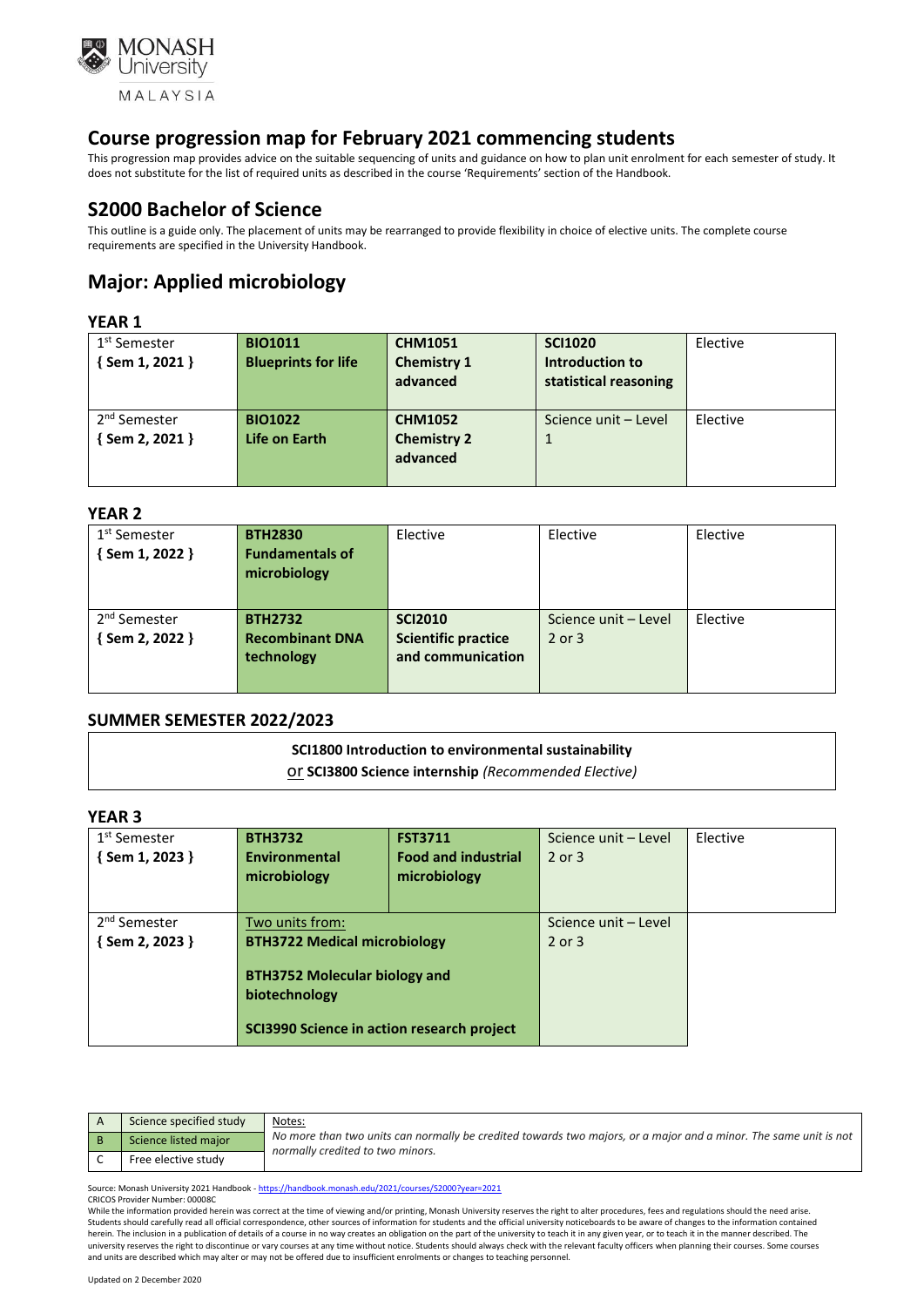

This progression map provides advice on the suitable sequencing of units and guidance on how to plan unit enrolment for each semester of study. It does not substitute for the list of required units as described in the course 'Requirements' section of the Handbook.

# **S2000 Bachelor of Science**

This outline is a guide only. The placement of units may be rearranged to provide flexibility in choice of elective units. The complete course requirements are specified in the University Handbook.

# **Major: Biotechnology**

## **YEAR 1**

| 1 <sup>st</sup> Semester<br>$\{$ Sem 1, 2021 $\}$ | <b>BIO1011</b><br><b>Blueprints for life</b> | <b>CHM1051</b><br><b>Chemistry 1</b><br>advanced | <b>SCI1020</b><br>Introduction to<br>statistical reasoning | Elective |
|---------------------------------------------------|----------------------------------------------|--------------------------------------------------|------------------------------------------------------------|----------|
| 2 <sup>nd</sup> Semester<br>{ Sem 2, 2021 }       | <b>BIO1022</b><br>Life on Earth              | <b>CHM1052</b><br><b>Chemistry 2</b>             | Science unit - Level                                       | Elective |
|                                                   |                                              | advanced                                         |                                                            |          |

## **YEAR 2**

| 1 <sup>st</sup> Semester<br>$\{$ Sem 1, 2022 $\}$ | <b>GEN2041</b><br><b>Foundations of</b><br>genetics    | Elective                                                          | Elective                           | Elective |
|---------------------------------------------------|--------------------------------------------------------|-------------------------------------------------------------------|------------------------------------|----------|
| 2 <sup>nd</sup> Semester<br>{Sem 2, 2022 }        | <b>BTH2732</b><br><b>Recombinant DNA</b><br>technology | <b>SCI2010</b><br><b>Scientific practice</b><br>and communication | Science unit - Level<br>$2$ or $3$ | Elective |

## **SUMMER SEMESTER 2022/2023**

## **SCI1800 Introduction to environmental sustainability**  or **SCI3800 Science internship** *(Recommended Elective)*

## **YEAR 3**

| 1 <sup>st</sup> Semester | <b>SCI3716</b>     | One unit from:                                          | Science unit - Level | Elective |
|--------------------------|--------------------|---------------------------------------------------------|----------------------|----------|
| $\{$ Sem 1, 2023 $\}$    | Laboratory and     | <b>BTH3820 Plant</b>                                    | 2 or 3               |          |
|                          | workplace          | biotechnology                                           |                      |          |
|                          | management         | <b>GEN3040 Genomics</b><br>and its applications         |                      |          |
|                          |                    | <b>SCI3990 Science in</b><br>action research<br>project |                      |          |
| 2 <sup>nd</sup> Semester | <b>GEN3051</b>     | One unit from:                                          | Science unit - Level |          |
| $\{$ Sem 2, 2023 $\}$    | <b>Medical and</b> | <b>BTH3752 Molecular</b>                                | 2 or 3               |          |
|                          | forensic genetics  | biology and                                             |                      |          |
|                          |                    | biotechnology                                           |                      |          |
|                          |                    | <b>SCI3990 Science in</b><br>action research<br>project |                      |          |
|                          |                    |                                                         |                      |          |

| Science specified study | Notes:                                                                                                                                               |
|-------------------------|------------------------------------------------------------------------------------------------------------------------------------------------------|
| Science listed major    | No more than two units can normally be credited towards two majors, or a major and a minor. The same unit is not<br>normally credited to two minors. |
| Free elective study     |                                                                                                                                                      |

Source: Monash University 2021 Handbook - <https://handbook.monash.edu/2021/courses/S2000?year=2021> CRICOS Provider Number: 00008C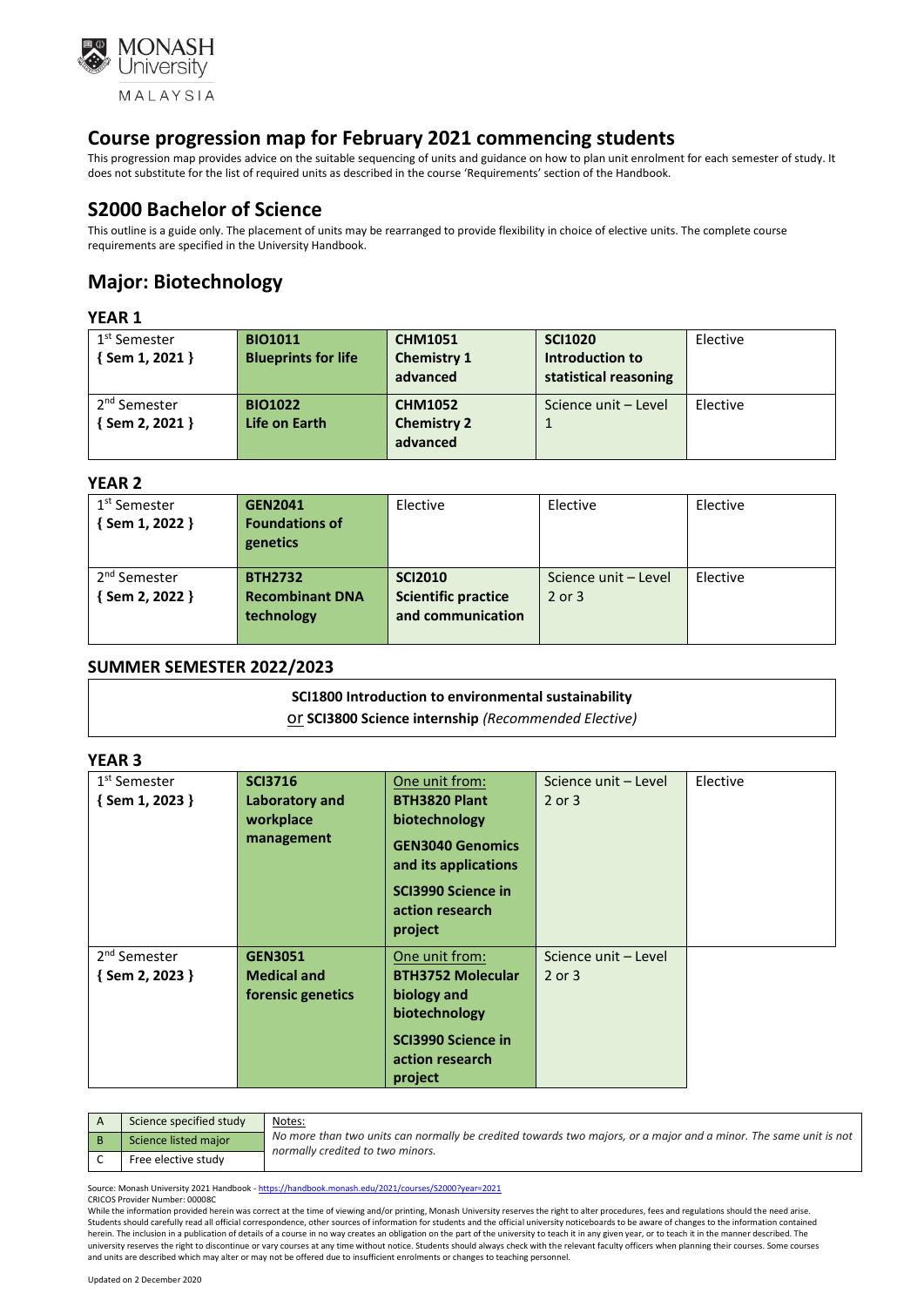

This progression map provides advice on the suitable sequencing of units and guidance on how to plan unit enrolment for each semester of study. It does not substitute for the list of required units as described in the course 'Requirements' section of the Handbook.

# **S2000 Bachelor of Science**

This outline is a guide only. The placement of units may be rearranged to provide flexibility in choice of elective units. The complete course requirements are specified in the University Handbook.

# **Extended Major: Biotechnology**

### **YEAR 1**

| 1 <sup>st</sup> Semester<br>$\{$ Sem 1, 2021 }    | <b>BIO1011</b><br><b>Blueprints for life</b> | <b>CHM1051</b><br><b>Chemistry 1</b><br>advanced | <b>SCI1020</b><br>Introduction to<br>statistical reasoning | Elective |
|---------------------------------------------------|----------------------------------------------|--------------------------------------------------|------------------------------------------------------------|----------|
| 2 <sup>nd</sup> Semester<br>$\{$ Sem 2, 2021 $\}$ | <b>BIO1022</b><br>Life on Earth              | <b>CHM1052</b><br><b>Chemistry 2</b><br>advanced | Science unit - Level                                       | Elective |

#### **YEAR 2**

| 1 <sup>st</sup> Semester | <b>BTH2741</b>         | <b>BTH2830</b>                         | <b>GEN2041</b>                    | Elective |
|--------------------------|------------------------|----------------------------------------|-----------------------------------|----------|
| $\{$ Sem 1, 2022 $\}$    | <b>Biochemistry</b>    | <b>Fundamentals of</b><br>microbiology | <b>Foundations of</b><br>genetics |          |
|                          |                        |                                        |                                   |          |
| 2 <sup>nd</sup> Semester | <b>BTH2732</b>         | <b>SCI2010</b>                         | Elective                          | Elective |
| {Sem 2, 2022 }           | <b>Recombinant DNA</b> | <b>Scientific practice</b>             |                                   |          |
|                          | technology             | and communication                      |                                   |          |
|                          |                        |                                        |                                   |          |

## **SUMMER SEMESTER 2022/2023**

|        | SCI1800 Introduction to environmental sustainability<br>Or SCI3800 Science internship (Recommended Elective) |
|--------|--------------------------------------------------------------------------------------------------------------|
| YEAR 3 |                                                                                                              |

| 1 <sup>st</sup> Semester | <b>SCI3716</b>          | Two units from:                              | Elective |
|--------------------------|-------------------------|----------------------------------------------|----------|
| $\{$ Sem 1, 2023 $\}$    | Laboratory and          | <b>BTH3820 Plant biotechnology</b>           |          |
|                          | workplace<br>management | <b>GEN3040 Genomics and its applications</b> |          |
|                          |                         | SCI3990 Science in action research project   |          |
|                          |                         |                                              |          |
| 2 <sup>nd</sup> Semester | <b>GEN3051</b>          | Two units from:                              |          |
| {Sem 2, 2023 }           | <b>Medical and</b>      | <b>BTH3722 Medical microbiology</b>          |          |
|                          | forensic genetics       | <b>BTH3752 Molecular biology and</b>         |          |
|                          |                         | biotechnology                                |          |
|                          |                         | SCI3990 Science in action research project   |          |
|                          |                         |                                              |          |

| Science specified study | <u>Notes:</u>                                                                                                                                        |
|-------------------------|------------------------------------------------------------------------------------------------------------------------------------------------------|
| Science listed major    | No more than two units can normally be credited towards two majors, or a major and a minor. The same unit is not<br>normally credited to two minors. |
| Free elective study     |                                                                                                                                                      |

Source: Monash University 2021 Handbook - <https://handbook.monash.edu/2021/courses/S2000?year=2021> CRICOS Provider Number: 00008C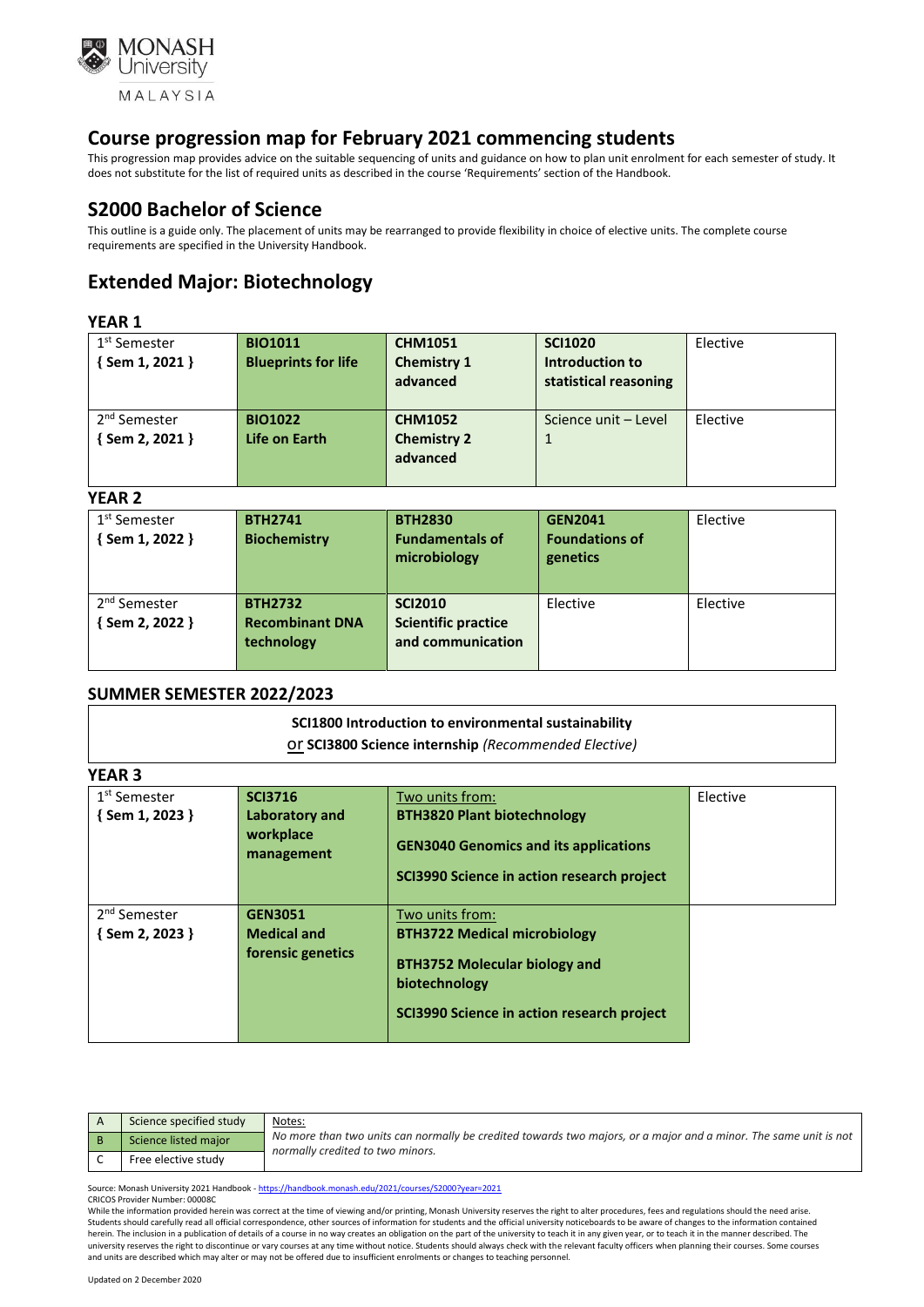

This progression map provides advice on the suitable sequencing of units and guidance on how to plan unit enrolment for each semester of study. It does not substitute for the list of required units as described in the course 'Requirements' section of the Handbook.

# **S2000 Bachelor of Science**

This outline is a guide only. The placement of units may be rearranged to provide flexibility in choice of elective units. The complete course requirements are specified in the University Handbook.

# **Major: Genomics and bioinformatics**

## **YEAR 1**

| 1 <sup>st</sup> Semester<br>$\{$ Sem 1, 2021 $\}$ | <b>BIO1011</b><br><b>Blueprints for life</b> | <b>CHM1051</b><br><b>Chemistry 1</b><br>advanced | <b>SCI1020</b><br>Introduction to<br>statistical reasoning | Elective |
|---------------------------------------------------|----------------------------------------------|--------------------------------------------------|------------------------------------------------------------|----------|
| 2 <sup>nd</sup> Semester<br>{ Sem 2, 2021 }       | <b>BIO1022</b><br>Life on Earth              | <b>CHM1052</b><br><b>Chemistry 2</b><br>advanced | Science unit - Level                                       | Elective |

#### **YEAR 2**

| 1 <sup>st</sup> Semester | <b>GEN2041</b>        | Elective                   | Elective               | Elective               |
|--------------------------|-----------------------|----------------------------|------------------------|------------------------|
| {Sem 1, 2022 }           | <b>Foundations of</b> |                            |                        |                        |
|                          | genetics              |                            |                        |                        |
| 2 <sup>nd</sup> Semester | <b>GEN2052</b>        | <b>SCI2010</b>             | Science unit - Level 2 | Science unit - Level 2 |
| { Sem 2, 2022 }          | <b>Genomics and</b>   | <b>Scientific practice</b> | or $3$                 | or $3$                 |
|                          | population genetics   | and communication          |                        |                        |
|                          |                       |                            |                        |                        |
|                          |                       |                            |                        |                        |

## **SUMMER SEMESTER 2022/2023**

# **SCI1800 Introduction to environmental sustainability**  or **SCI3800 Science internship** *(Recommended Elective)*

## **YEAR 3**

| Science specified study | <u>Notes:</u>                                                                                                                                        |
|-------------------------|------------------------------------------------------------------------------------------------------------------------------------------------------|
| Science listed major    | No more than two units can normally be credited towards two majors, or a major and a minor. The same unit is not<br>normally credited to two minors. |
| Free elective study     |                                                                                                                                                      |

Source: Monash University 2021 Handbook - <https://handbook.monash.edu/2021/courses/S2000?year=2021> CRICOS Provider Number: 00008C

While the information provided herein was correct at the time of viewing and/or printing, Monash University reserves the right to alter procedures, fees and regulations should the need arise. Students should carefully read all official correspondence, other sources of information for students and the official university noticeboards to be aware of changes to the information contained herein. The inclusion in a publication of details of a course in no way creates an obligation on the part of the university to teach it in any given year, or to teach it in the manner described. The university reserves the right to discontinue or vary courses at any time without notice. Students should always check with the relevant faculty officers when planning their courses. Some courses and units are described which may alter or may not be offered due to insufficient enrolments or changes to teaching personnel.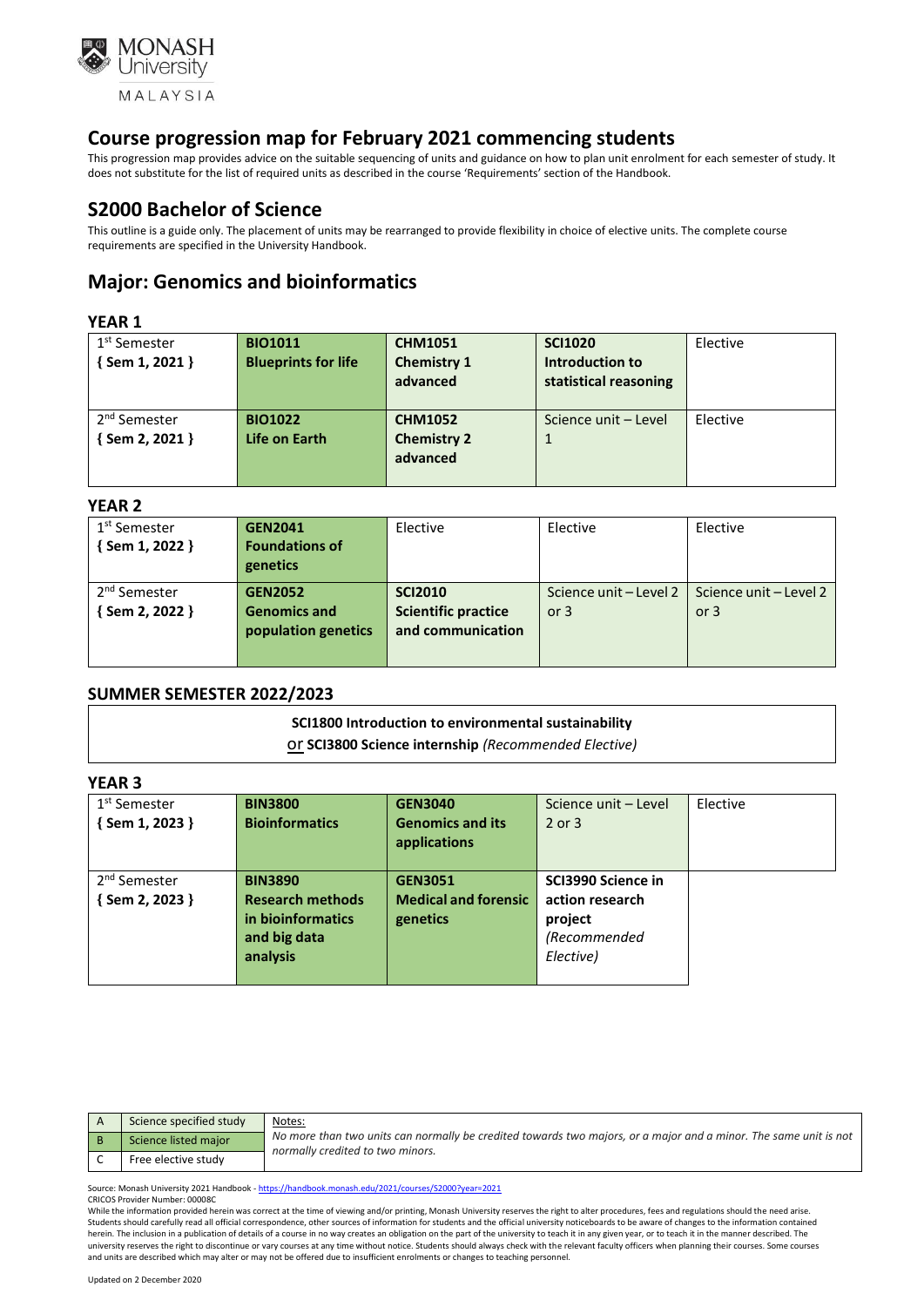

This progression map provides advice on the suitable sequencing of units and guidance on how to plan unit enrolment for each semester of study. It does not substitute for the list of required units as described in the course 'Requirements' section of the Handbook.

# **S2000 Bachelor of Science**

This outline is a guide only. The placement of units may be rearranged to provide flexibility in choice of elective units. The complete course requirements are specified in the University Handbook.

# **Major: Medicinal chemistry**

### **YEAR 1**

| 1 <sup>st</sup> Semester | <b>BIO1011</b>             | <b>CHM1051</b>     | <b>SCI1020</b>        | Elective |
|--------------------------|----------------------------|--------------------|-----------------------|----------|
| $\{$ Sem 1, 2021 $\}$    | <b>Blueprints for life</b> | <b>Chemistry 1</b> | Introduction to       |          |
|                          |                            | advanced           | statistical reasoning |          |
|                          |                            |                    |                       |          |
| 2 <sup>nd</sup> Semester | <b>BIO1022</b>             | <b>CHM1052</b>     | Science unit - Level  | Elective |
| Sem 2, 2021 }            | Life on Earth              | <b>Chemistry 2</b> |                       |          |
|                          |                            | advanced           |                       |          |
|                          |                            |                    |                       |          |

#### **YEAR 2**

| 1 <sup>st</sup> Semester | <b>CHM2911</b>       | *PHY2810               | <b>BTH2741</b>             | Elective |
|--------------------------|----------------------|------------------------|----------------------------|----------|
| {Sem 1, 2022 }           | Inorganic and        | <b>Physiology of</b>   | <b>Biochemistry</b>        |          |
|                          | organic chemistry    | human body             | (Recommended               |          |
|                          |                      | systems                | Elective)                  |          |
|                          |                      | or Science unit -      |                            |          |
|                          |                      | Level 2 or 3           |                            |          |
|                          |                      | (*must complete either |                            |          |
|                          |                      | PHY2810 or PHY2820)    |                            |          |
| 2 <sup>nd</sup> Semester | <b>CHM2922</b>       | *PHY2820               | <b>SCI2010</b>             | Elective |
| $\{$ Sem 2, 2022 $\}$    | Spectroscopy and     | <b>Physiology of</b>   | <b>Scientific practice</b> |          |
|                          | analytical chemistry | human health           | and communication          |          |
|                          |                      | or Science unit -      |                            |          |
|                          |                      | Level 2 or $3$         |                            |          |
|                          |                      | (*must complete either |                            |          |
|                          |                      | PHY2810 or PHY2820)    |                            |          |

## **SUMMER SEMESTER 2022/2023**

## **SCI1800 Introduction to environmental sustainability**

or **SCI3800 Science internship** *(Recommended Elective)*

#### **YEAR 3**

| Elective |
|----------|
|          |
|          |
|          |
|          |
|          |
|          |
|          |
|          |

| Science specified study | Notes:                                                                                                                                               |
|-------------------------|------------------------------------------------------------------------------------------------------------------------------------------------------|
| Science listed major    | No more than two units can normally be credited towards two majors, or a major and a minor. The same unit is not<br>normally credited to two minors. |
| Free elective study     |                                                                                                                                                      |

Source: Monash University 2021 Handbook - <https://handbook.monash.edu/2021/courses/S2000?year=2021> CRICOS Provider Number: 00008C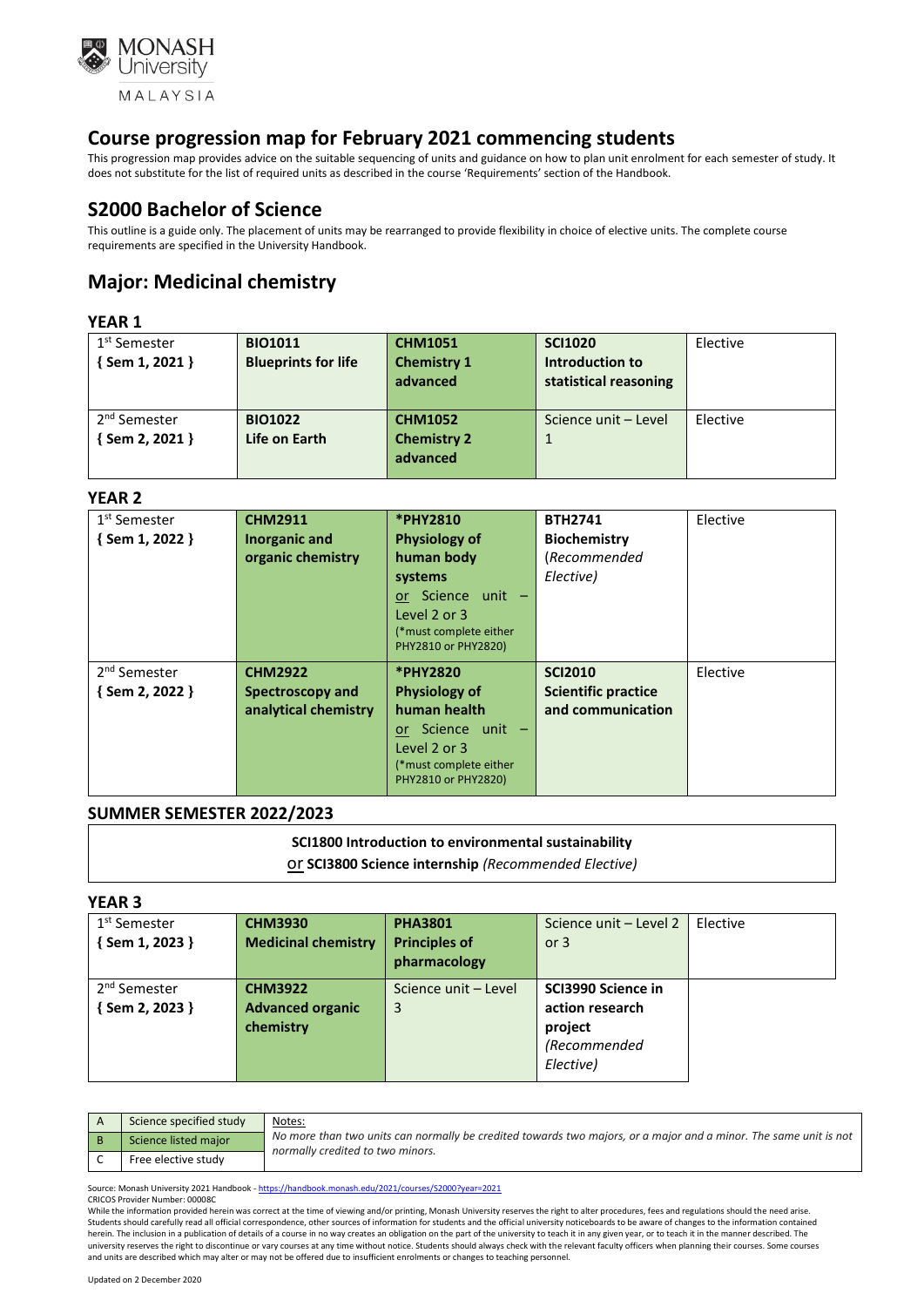

This progression map provides advice on the suitable sequencing of units and guidance on how to plan unit enrolment for each semester of study. It does not substitute for the list of required units as described in the course 'Requirements' section of the Handbook.

# **S2000 Bachelor of Science**

This outline is a guide only. The placement of units may be rearranged to provide flexibility in choice of elective units. The complete course requirements are specified in the University Handbook.

# **Major: Psychology**

## **YEAR 1**

| 1 <sup>st</sup> Semester<br>$\{$ Sem 1, 2021 $\}$ | <b>BIO1011</b><br><b>Blueprints for life</b> | <b>PSY1011</b><br><b>Psychology 1A</b> | <b>SCI1020</b><br>Introduction to<br>statistical reasoning | Elective |
|---------------------------------------------------|----------------------------------------------|----------------------------------------|------------------------------------------------------------|----------|
| 2 <sup>nd</sup> Semester<br>Sem 2, 2021 }         | <b>BIO1022</b><br>Life on Earth              | <b>PSY1022</b><br><b>Psychology 1B</b> | Science unit - Level                                       | Elective |

## **YEAR 2**

| 1 <sup>st</sup> Semester<br>$\{$ Sem 1, 2022 $\}$ | <b>PSY2061</b><br><b>Biological</b><br>psychology             | <b>PSY2071</b><br><b>Developmental</b><br>psychology              | Elective | Elective |
|---------------------------------------------------|---------------------------------------------------------------|-------------------------------------------------------------------|----------|----------|
| 2 <sup>nd</sup> Semester<br>Sem 2, 2022 }         | <b>PSY2042</b><br><b>Personality and</b><br>social psychology | <b>SCI2010</b><br><b>Scientific practice</b><br>and communication | Elective | Elective |

## **SUMMER SEMESTER 2022/2023**

#### **SCI1800 Introduction to environmental sustainability**

or **SCI3800 Science internship** *(Recommended Elective)*

## **YEAR 3**

| 1 <sup>st</sup> Semester | <b>PSY3041</b>               | <b>PSY3051</b>        | Science unit - Level | Elective |
|--------------------------|------------------------------|-----------------------|----------------------|----------|
| {Sem 1, 2023 }           | <b>Psychological testing</b> | <b>Perception and</b> | 2 or 3               |          |
|                          | theories of ability          | cognitive             |                      |          |
|                          | and ethics                   | psychology            |                      |          |
|                          |                              |                       |                      |          |
| 2 <sup>nd</sup> Semester | <b>PSY3032</b>               | Science unit – Level  | Science unit - Level |          |
| { Sem 2, 2023 }          | <b>Abnormal</b>              | 3                     | 2 or 3               |          |
|                          | psychology                   |                       |                      |          |
|                          |                              |                       |                      |          |

| Science specified study | Notes:                                                                                                                                               |
|-------------------------|------------------------------------------------------------------------------------------------------------------------------------------------------|
| Science listed major    | No more than two units can normally be credited towards two majors, or a major and a minor. The same unit is not<br>normally credited to two minors. |
| Free elective study     |                                                                                                                                                      |

Source: Monash University 2021 Handbook - <https://handbook.monash.edu/2021/courses/S2000?year=2021> CRICOS Provider Number: 00008C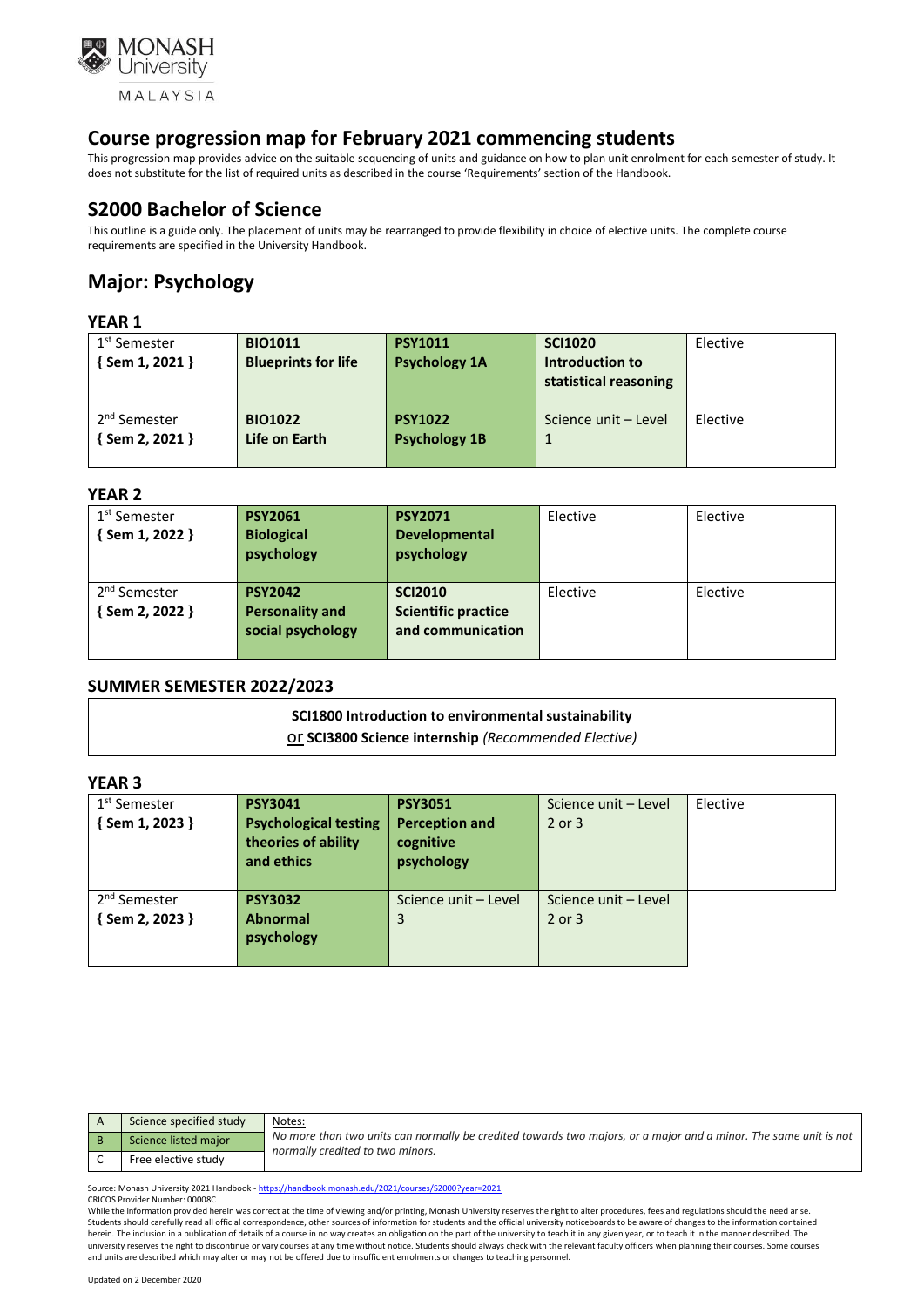

This progression map provides advice on the suitable sequencing of units and guidance on how to plan unit enrolment for each semester of study. It does not substitute for the list of required units as described in the course 'Requirements' section of the Handbook.

# **S2000 Bachelor of Science**

This outline is a guide only. The placement of units may be rearranged to provide flexibility in choice of elective units. The complete course requirements are specified in the University Handbook.

# **Extended Major: Psychology**

### **YEAR 1**

| 1 <sup>st</sup> Semester | <b>BIO1011</b> | <b>PSY1011</b>       | <b>SCI1020</b>        | Elective |
|--------------------------|----------------|----------------------|-----------------------|----------|
| $\{$ Sem 1, 2021 }       |                | <b>Psychology 1A</b> | Introduction to       |          |
|                          |                |                      | statistical reasoning |          |
|                          |                |                      |                       |          |
| 2 <sup>nd</sup> Semester | <b>BIO1022</b> | <b>PSY1022</b>       | Science unit - Level  | Elective |
| $\{$ Sem 2, 2021 $\}$    | Life on Earth  | <b>Psychology 1B</b> |                       |          |
|                          |                |                      |                       |          |

#### **YEAR 2**

| 1 <sup>st</sup> Semester<br>$\{$ Sem 1, 2022 $\}$ | <b>PSY2061</b><br><b>Biological</b><br>psychology             | <b>PSY2071</b><br><b>Developmental</b><br>psychology | Elective                                                          | Elective |
|---------------------------------------------------|---------------------------------------------------------------|------------------------------------------------------|-------------------------------------------------------------------|----------|
| 2 <sup>nd</sup> Semester<br>Sem 2, 2022 }         | <b>PSY2042</b><br><b>Personality and</b><br>social psychology | <b>PSY2112</b><br>Organisational<br>psychology       | <b>SCI2010</b><br><b>Scientific practice</b><br>and communication | Elective |

## **SUMMER SEMESTER 2022/2023**

#### **SCI1800 Introduction to environmental sustainability**

or **SCI3800 Science internship** *(Recommended Elective)*

## **YEAR 3**

| 1 <sup>st</sup> Semester | <b>PSY3041</b>               | <b>PSY3051</b>        | Science unit - Level | Elective |
|--------------------------|------------------------------|-----------------------|----------------------|----------|
| {Sem 1, 2023 }           | <b>Psychological testing</b> | <b>Perception and</b> | 2 or 3               |          |
|                          | theories of ability          | cognitive             |                      |          |
|                          | and ethics                   | psychology            |                      |          |
|                          |                              |                       |                      |          |
| 2 <sup>nd</sup> Semester | <b>PSY3032</b>               | PSY3062 Research      | Elective             |          |
| { Sem 2, 2023 }          | <b>Abnormal</b>              | methods and theory    |                      |          |
|                          | psychology                   |                       |                      |          |
|                          |                              |                       |                      |          |

| Science specified study | Notes:                                                                                                                                               |
|-------------------------|------------------------------------------------------------------------------------------------------------------------------------------------------|
| Science listed major    | No more than two units can normally be credited towards two majors, or a major and a minor. The same unit is not<br>normally credited to two minors. |
| Free elective study     |                                                                                                                                                      |

Source: Monash University 2021 Handbook - <https://handbook.monash.edu/2021/courses/S2000?year=2021> CRICOS Provider Number: 00008C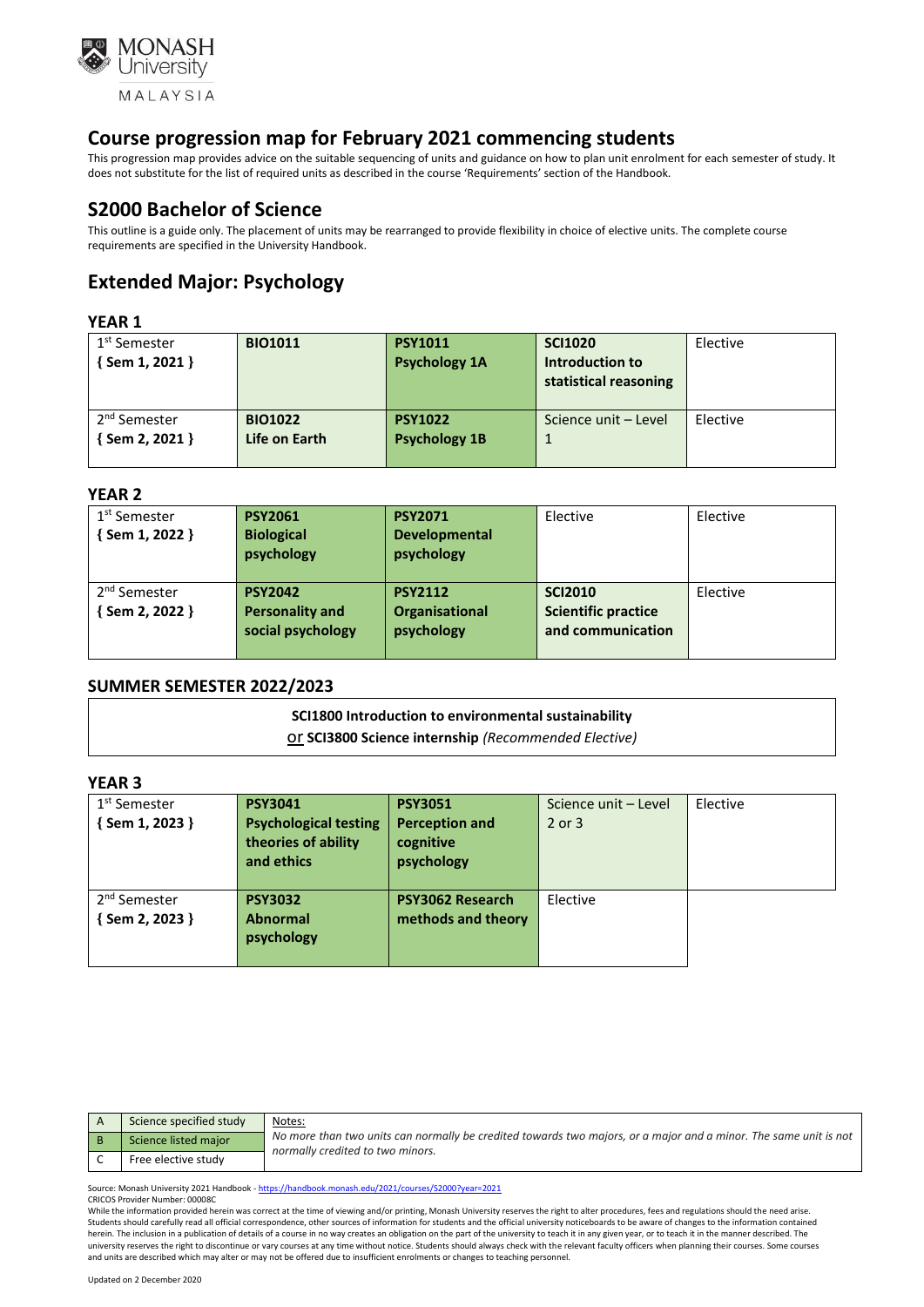

This progression map provides advice on the suitable sequencing of units and guidance on how to plan unit enrolment for each semester of study. It does not substitute for the list of required units as described in the course 'Requirements' section of the Handbook.

# **S2000 Bachelor of Science**

This outline is a guide only. The placement of units may be rearranged to provide flexibility in choice of elective units. The complete course requirements are specified in the University Handbook.

# **Major: Tropical environmental biology**

This outline is a guide only. The complete course requirements are specified in the University Handbook.

#### **YEAR 1**

| 1 <sup>st</sup> Semester | <b>BIO1011</b>             | <b>CHM1051</b>     | <b>SCI1020</b>        | Elective |
|--------------------------|----------------------------|--------------------|-----------------------|----------|
| $\{$ Sem 1, 2021 }       | <b>Blueprints for life</b> | <b>Chemistry 1</b> | Introduction to       |          |
|                          |                            | advanced           | statistical reasoning |          |
|                          |                            |                    |                       |          |
| 2 <sup>nd</sup> Semester | <b>ENV1800</b>             | <b>CHM1052</b>     | Science unit – Level  | Elective |
| $\{$ Sem 2, 2021 $\}$    | Environmental              | <b>Chemistry 2</b> | 1                     |          |
|                          | science: A Southeast       | advanced           |                       |          |
|                          | <b>Asian perspective</b>   |                    |                       |          |
|                          |                            |                    |                       |          |

#### **YEAR 2**

| 1 <sup>st</sup> Semester | <b>BIO2810</b>         | Elective          | Elective                   | Elective             |
|--------------------------|------------------------|-------------------|----------------------------|----------------------|
| $\{$ Sem 1, 2022 $\}$    | <b>Introduction to</b> |                   |                            |                      |
|                          | ecological             |                   |                            |                      |
|                          | applications           |                   |                            |                      |
| 2 <sup>nd</sup> Semester | <b>ENV2726</b>         | <b>STA2216</b>    | <b>SCI2010</b>             | Science unit - Level |
| {Sem 2, 2022 }           | <b>Ecosystems and</b>  | Data analysis for | <b>Scientific practice</b> | $2$ or $3$           |
|                          | bioresources           | science           | and communication          |                      |
|                          |                        |                   |                            |                      |

## **SUMMER SEMESTER 2022/2023**

# **SCI1800 Introduction to environmental sustainability**

or **SCI3800 Science internship** *(Recommended Elective)*

### **YEAR 3**

| 1 <sup>st</sup> Semester<br>{Sem 1, 2023 } | <b>BIO3800</b><br><b>Tropical</b><br>environmental<br>management | <b>BIO3810</b><br><b>Tropical aquatic</b><br>biology | Science unit - Level 2<br>or $3$                                              | Elective |
|--------------------------------------------|------------------------------------------------------------------|------------------------------------------------------|-------------------------------------------------------------------------------|----------|
| 2 <sup>nd</sup> Semester<br>{Sem 2, 2023 } | <b>BIO3820</b><br><b>Tropical terrestrial</b><br>biology         | Science unit - Level<br>3                            | SCI3990 Science in<br>action research<br>project<br>(Recommended<br>Elective) |          |

| Science specified study | <u>Notes:</u>                                                                                                                                        |
|-------------------------|------------------------------------------------------------------------------------------------------------------------------------------------------|
| Science listed major    | No more than two units can normally be credited towards two majors, or a major and a minor. The same unit is not<br>normally credited to two minors. |
| Free elective study     |                                                                                                                                                      |

Source: Monash University 2021 Handbook - <https://handbook.monash.edu/2021/courses/S2000?year=2021> CRICOS Provider Number: 00008C